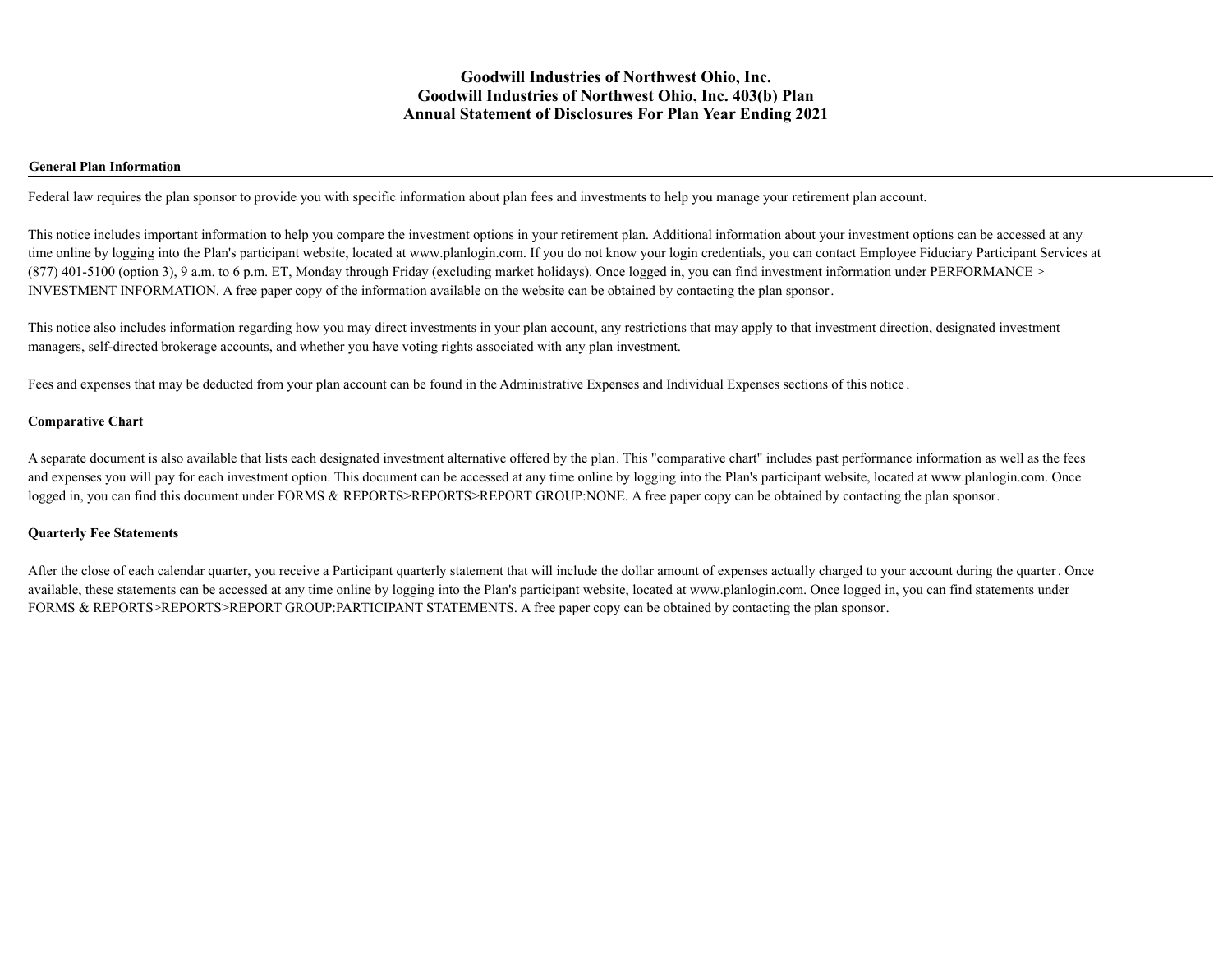#### **How to Direct your Plan Investments**

Your plan gives you the right to direct some or all of your plan investments. You can direct your plan investments at any time online by logging into the plan's participant website, located at [www.planlogin.com](http://www.planlogin.com).

Your transaction will be based on the next-determined net asset value (NAV) of the investment's shares. If your transaction request is received by Employee Fiduciary on a business day before the close of regular trading on the New York Stock Exchange (NYSE) (generally 4 p.m., Eastern), you will receive that day's NAV and trade date.

If your transaction request is received while the NYSE is closed, you will receive the next business day's NAV and trade date. If your transaction involves one or more investments with an early cutoff time for processing or another trading restriction, your entire transaction will be subject to that cutoff time when the trade date for your transaction is determined.

You may not cancel any transaction request once processing has begun. Please be careful when placing a transaction request.

### **Limitations on your Ability to Direct Investments**

Some plan investments impose market timing restrictions that prevent shareholders from moving in and out of the fund for purposes of timing the market. The market timing restrictions related to each plan investment (if any) can be found by logging into the Plan's participant website, located at www.planlogin.com. Once logged in, this information can be found under PERFORMANCE>INVESTMENT INFORMATION. Further details can be found in the fund's prospectus.

Note that your plan investments reserve the right to revise or terminate the exchange privilege (your ability to move money between investments), limit the amount of any exchange, or reject any exchange at any time, without notice.

### **Proxy Voting**

The plan sponsor or other named fiduciary for the plan exercises voting, tender, and similar rights with respect to the mutual funds in the plan.

### **Designated Investment Manager**

David Baum of Butler Capital Advisors has been appointed the plan's Designated Investment Manager.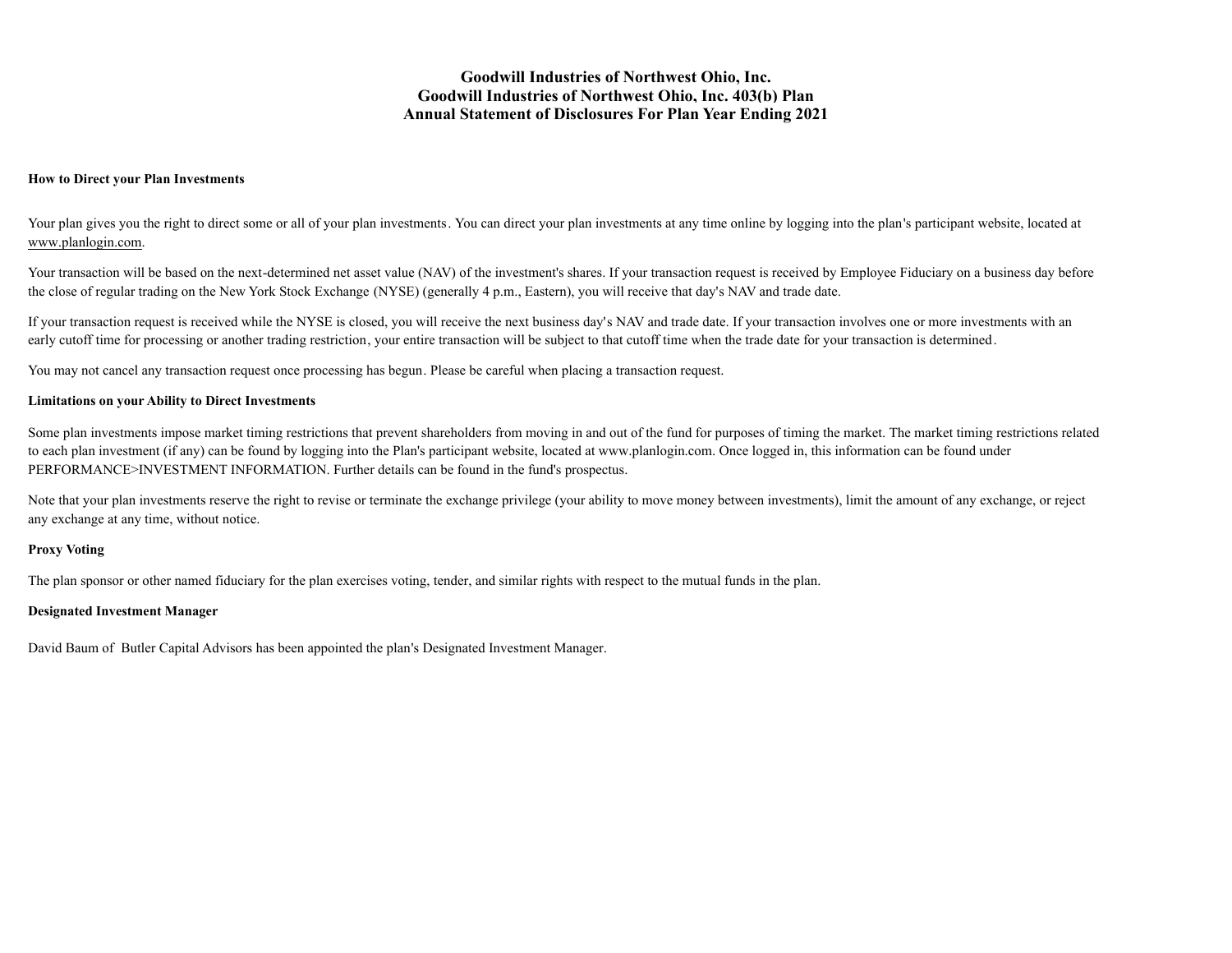### **Administrative Expenses**

Plan administrative expenses include recordkeeping, investment management, legal, accounting, trustee, and other administrative fees associated with the maintenance and operation of the plan.

Plan administrative expenses may be reduced by revenue sharing payments that the plan receives from plan investment options. If revenue sharing payments are received, these payments will offset fees otherwise withdrawn from your account

Fees related to services not addressed in this section (e.g., legal, accounting, and other administrative services) will be withdrawn from participant accounts pro rata based on account balance to the extent they are charged to the plan.

Please review your quarterly fee statement for a detailed disclosure of the dollar amounts actually charged to your account and a description of the services to which these fees relate.

### **General Administrative Expenses**

Plan expenses related to general administrative services (e.g., recordkeeping, Form 5500 preparation, nondiscrimination testing) are based on two factors, the number of eligible employees covered by the plan ("base fee"); and the value of assets ("asset fee"). An eligible employee is defined as an employee that has met the plan's eligibility requirements or a beneficiary with an account balance. The base fee is \$1,500 plus \$30 for each eligible employee in excess of 30 eligible employees per calendar year. The asset fee is .08% (\$0.80 per \$1,000.00) of the average total plan assets per year.

These fees will be withdrawn from participant accounts pro rata based on account balance to the extent they are charged to the plan.

For example, if you have a \$50,000 average account balance in a plan that averages \$1,000,000 in total assets and 31 eligible employees, your share of general administrative expenses would be \$116.50 ((\$1,530 base fee + \$800 asset fee) \* (\$50,000/\$1,000,000)).

### **Investment Advisory Expenses**

Annual plan expenses related to investment advisory services (e.g., fund selection and monitoring) are based on a percentage of total plan assets. More specifically, these fees will be based on the following schedule: 0.50% (\$5.00 per \$1,000.00) of plan assets.

These fees will be withdrawn from participant accounts pro rata based on account balance to the extent they are charged to the plan.

For example, if you have a \$50,000 average account balance in a plan that averages \$1,000,000 in total assets, your share of investment advisory expenses would be \$250 ((\$1,000,000  $*$  0.50%)  $*$ (\$50,000/\$1,000,000)).